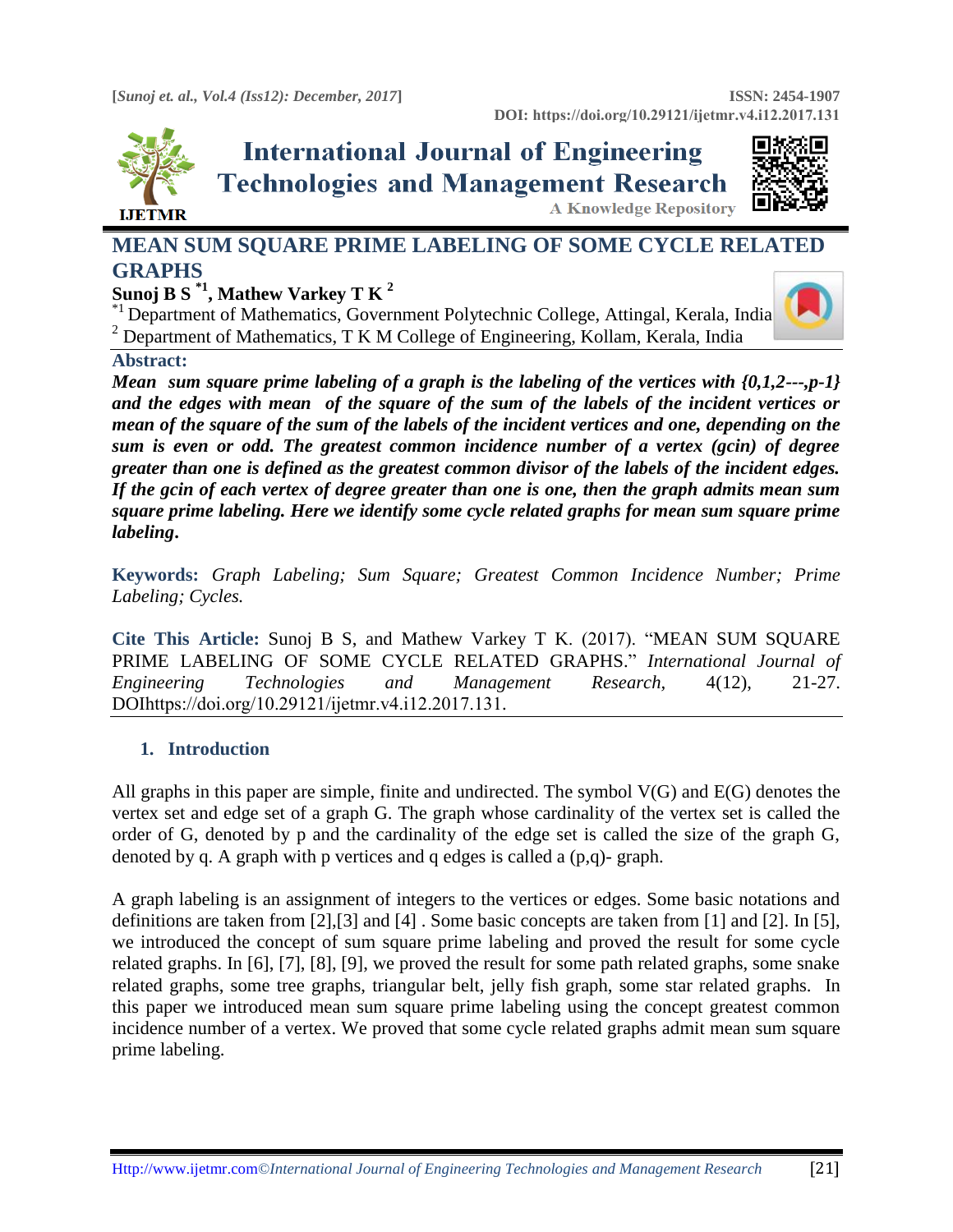**Definition: 1.1** Let G be a graph with p vertices and q edges. The greatest common incidence number (*gcin*) of a vertex of degree greater than or equal to 2, is the greatest common divisor (gcd) of the labels of the incident edges.

### **2. Main Results**

**Definition 2.1** Let  $G = (V, E)$  be a graph with p vertices and q edges. Define a bijection f : V(G) → {0,1,2,3,---,p-1} by f(v<sub>i</sub>) = i–1,1 ≤ i is p and define a 1-1 mapping  $f_{mssp}^* : E(G) \rightarrow set$  of natural numbers N by  $f_{mssp}^{*}(uv) = \frac{\{f(u) + f(v)\}^{2}}{2}$  $\frac{f'(v)}{2}$ , when  $f(u)+f(v)$  is even.  $f_{mssp}^{*}(uv) = \frac{\{f(u) + f(v)\}^{2} + 1}{2}$  $\frac{f(v)+f(v)}{2}$ , when  $f(u)+f(v)$  is odd. The induced function  $f_{mssp}^*$  is said to be a mean sum square prime labeling, if the *gcin* of each vertex of degree at least 2, is 1.

**Definition 2.2** A graph which admits mean sum square prime labeling is called a mean sum square prime graph.

**Theorem 2.1** Cycle  $C_n$  admits mean sum square prime labeling, if n is odd. Proof: Let  $G = C_n$  and let  $v_1, v_2, \dots, v_n$  are the vertices of G Here  $|V(G)| = n$  and  $|E(G)| = n$ Define a function  $f: V \to \{0,1,2,3,...,n-1\}$  by  $f(v_i) = i-1$ ,  $i = 1, 2, \dots, n$ Clearly f is a bijection. For the vertex labeling f, the induced edge labeling  $f_{mssp}^*$  is defined as follows  $f_{mssp}^*(v_i v_{i+1})$  = 2i  $= 2i^2 - 2i + 1$ ,  $i = 1, 2, \dots, n-1$  $f_{mssp}^*(v_1 v_n)$  =  $(n-1)^2$ 2 Clearly  $f_{mssp}^*$  is an injection. *gcin* of (v<sub>1</sub>)  $=$  gcd of { $f_{mssp}^*(v_1 v_2)$ ,  $f_{mssp}^*(v_1 v_n)$  }  $=$  gcd of { 1,  $\frac{(n-1)^2}{2}$  $\frac{-1}{2}$ }= 1. **gcin** of  $(v_{i+1})$  = gcd of  $\{f_{mssp}^*(v_i v_{i+1}), f_{mssp}^*(v_{i+1} v_{i+2})\}$  $=$  gcd of {  $2i^2$ -2i+1,  $2i^2$ +2i+1}  $=$  gcd of  $\{4i, 2i^2-2i+1\}$ ,  $=$  gcd of  $\{i, 2i^2\}$  $i = 1, 2, \dots, n-2$ *gcin* of  $(v_n)$  = gcd of  $\{f_{mssp}^*(v_{n-1} v_n)$ ,  $f_{mssp}^*(v_1 v_n)$ ,  $=$  gcd of { 2n<sup>2</sup>-6n+5,  $\frac{(n-1)^2}{2}$  $\frac{(-1)}{2}$ , put n = 2k-1 = gcd of  ${8k^2-20k+13, 2(k-1)^2}$  $=$  gcd of  $\{(k-1), (k-1)(8k-12)+1\} = 1.$ So, *gcin* of each vertex of degree greater than one is 1.

Hence  $C_n$ , admits mean sum square prime labeling.

**Definition 2.3** The tadpole graph is the graph obtained by joining a cycle  $C_n$  to a path  $P_m$ and is denoted by  $C_n(P_m)$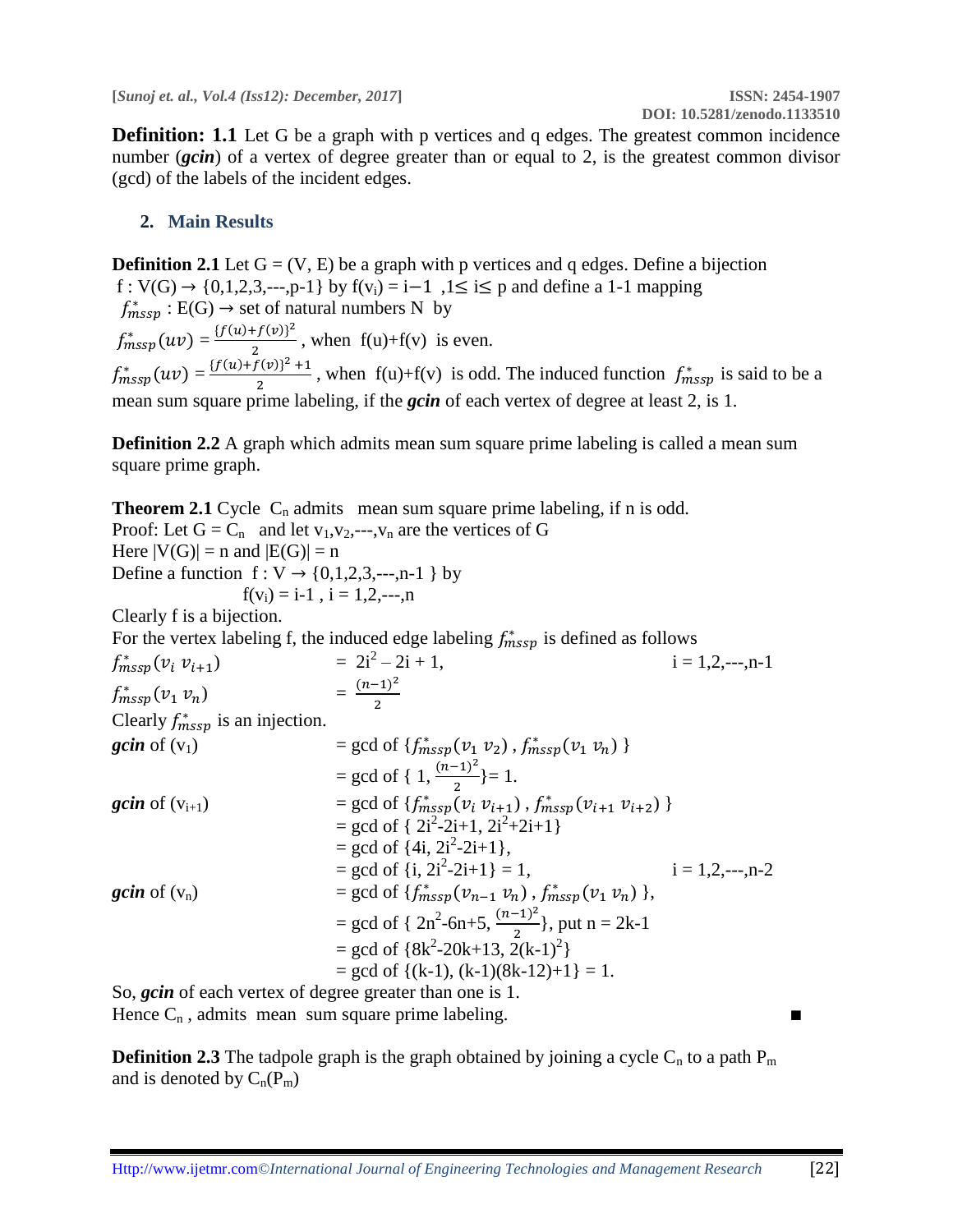**Theorem 2.2** Tadpole graph  $C_n(P_m)$  admits mean sum square prime labeling, if n is odd. Proof: Let  $G = C_n(P_m)$  and let  $v_1, v_2, \dots, v_{n+m-1}$  are the vertices of G Here  $|V(G)| = n+m-1$  and  $|E(G)| = n+m-1$ Define a function  $f: V \to \{0,1,2,3,--,n+m-2\}$  by  $f(v_i) = i-1$ ,  $i = 1, 2, \dots, n+m-1$ Clearly f is a bijection. For the vertex labeling f, the induced edge labeling  $f_{mssp}^*$  is defined as follows  $f_{mssp}^*(v_i v_{i+1})$  = 2i  $= 2i^2 - 2i + 1$ ,  $i = 1, 2, \dots, n+m-2$  $f_{mssp}^*(v_1 v_n)$  =  $(n-1)^2$ 2 Clearly  $f_{mssp}^*$  is an injection. *gcin* of  $(v_1)$  = gcd of  $\{f_{mssp}^*(v_1 \, v_2)$ ,  $f_{mssp}^*(v_1 \, v_n) \}=1$ . **gcin** of  $(v_{i+1})$  = gcd of  $\{f_{mssp}^*(v_i v_{i+1}), f_{mssp}^*(v_{i+1} v_{i+2})\}$  $= 1,$  i = 1,2,---,n+m-3

So, *gcin* of each vertex of degree greater than one is 1. Hence  $C_n(P_m)$ , admits mean sum square prime labeling.

**Definition 2.4** Let G be the graph obtained by joining two copies of path  $P_m$  to two consecutive vertices of cycle  $C_n$ . G is denoted by  $C_n(2P_m)$ .

**Theorem 2.3** The graph  $C_n(2P_m)$  admits mean sum square prime labeling, if m and n are odd. Proof: Let  $G = C_n(2P_m)$  and let  $v_1, v_2, \dots, v_{n+2m-2}$  are the vertices of G Here  $|V(G)| = n+2m-2$  and  $|E(G)| = n+2m-2$ Define a function  $f: V \to \{0,1,2,3,\dots, n+2m-3\}$  by  $f(v_i) = i-1$ ,  $i = 1, 2, \dots, n+2m-2$ Clearly f is a bijection.

For the vertex labeling f, the induced edge labeling  $f_{mssp}^*$  is defined as follows

 $f_{mssp}^*(v_i v_{i+1})$  = 2i  $= 2i^2 - 2i + 1$ ,  $i = 1, 2, \dots, n+2m-3$  $f_{mssp}^*(v_m v_{m+n-1})$  =  $(2m+n-3)^2$ 2 Clearly  $f_{mssp}^*$  is an injection. **gcin** of  $(v_{i+1})$  = gcd of  $\{f_{mssp}^*(v_i v_{i+1}), f_{mssp}^*(v_{i+1} v_{i+2})\}$ = gcd or  $\lim_{t \to 1}$ ,  $\lim_{t \to 1}$ ,  $\lim_{t \to 2}$ ,  $\lim_{t \to 2}$ ,  $\lim_{t \to 2}$ ,  $\lim_{t \to 1}$ ,  $i = 1, 2, -1, +2$ m-4

So, *gcin* of each vertex of degree greater than one is 1. Hence  $C_n(2P_m)$ , admits mean sum square prime labeling.

**Definition 2.5** Duplication of a vertex v of graph G produces a new graph H by adding a vertex u such that  $N(v) = N(u)$ .  $N(x)$  represents neighborhood of the vertex x.

**Theorem 2.4** Let G be the graph obtained by duplicating a vertex in Cycle  $C_n$ . G admits mean sum square prime labeling, if n is odd and  $(n+1) \not\equiv 0 \pmod{10}$ . Proof: Let G be the graph and let  $v_1, v_2, \dots, v_{n+1}$  are the vertices of G Here  $|V(G)| = n+1$  and  $|E(G)| = n+2$ Define a function  $f: V \rightarrow \{0,1,2,3,\dots,n\}$  by  $f(v_i) = i-1$ ,  $i = 1, 2, -1, n+1$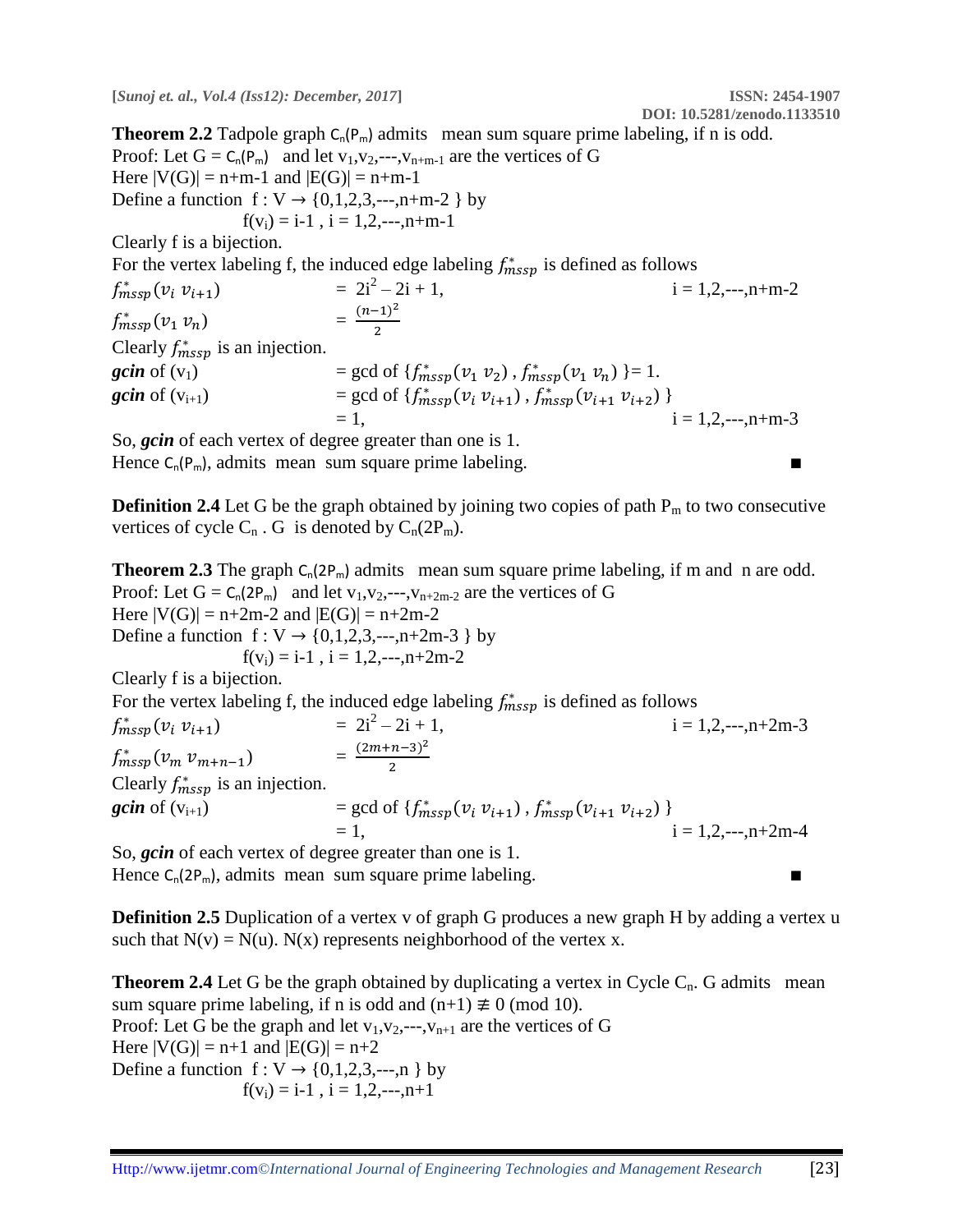Clearly f is a bijection.

For the vertex labeling f, the induced edge labeling  $f_{mssp}^*$  is defined as follows

$$
f_{mssp}^{*}(v_{i} v_{i+1}) = 2i^{2} - 2i + 1,
$$
  
\n
$$
f_{mssp}^{*}(v_{1} v_{n}) = \frac{(n-1)^{2}}{2}
$$
  
\n
$$
f_{mssp}^{*}(v_{2} v_{n+1}) = \frac{(n+1)^{2}}{2}
$$
  
\nClearly  $f_{mssp}^{*}$  is an injection.  
\n $gcin of (v_{1}) = gcd of \{f_{mssp}^{*}(v_{1} v_{2}), f_{mssp}^{*}(v_{1} v_{n})\} = 1.$   
\n $gcin of (v_{i+1}) = gcd of \{f_{mssp}^{*}(v_{i} v_{i+1}), f_{mssp}^{*}(v_{i+1} v_{i+2})\}$   
\n $= 1,$   
\n $gcin of (v_{n+1}) = gcd of \{f_{mssp}^{*}(v_{n+1} v_{n}), f_{mssp}^{*}(v_{2} v_{n+1})\}$   
\n $= gcd of \{2n^{2}-2n+1, \frac{(n+1)^{2}}{2}\}, put n = 2k-1$   
\n $= gcd of \{8k^{2}-12k+5, 2k^{2}\}$   
\n $= gcd of \{k, 8k^{2}-12k+5\}$   
\n $= 1, since (n+1) \neq 0 (mod 10), then k \neq 0 (mod 5)$ 

So, *gcin* of each vertex of degree greater than one is 1. Hence G, admits mean sum square prime labeling.

**Example 2.1** Vertex duplication in cycle  $C_5$ 



**Definition 2.6** Duplication of an edge e = ab of a graph G produces a new graph H by adding an edge  $f = xy$  such that  $N(x) = N(a) U \{y\}$  {b} and  $N(y) = N(b) U \{x\}$  {a}.

**Theorem 2.5** Let G be the graph obtained by duplicating an edge in Cycle  $C_n$ . G admits mean sum square prime labeling, if n is odd and  $(n+3) \not\equiv 0 \pmod{26}$ . Proof: Let G be the graph and let  $v_1, v_2, \dots, v_{n+2}$  are the vertices of G Here  $|V(G)| = n+2$  and  $|E(G)| = n+3$ Define a function  $f: V \rightarrow \{0,1,2,3,\dots,n+1\}$  by  $f(v_i) = i-1$ ,  $i = 1, 2, \dots, n+2$ Clearly f is a bijection. For the vertex labeling f, the induced edge labeling  $f_{mssp}^*$  is defined as follows  $f_{mssp}^*(v_i v_{i+1})$  = 2i  $= 2i^2 - 2i + 1$ .  $i = 1, 2, \dots, n+1$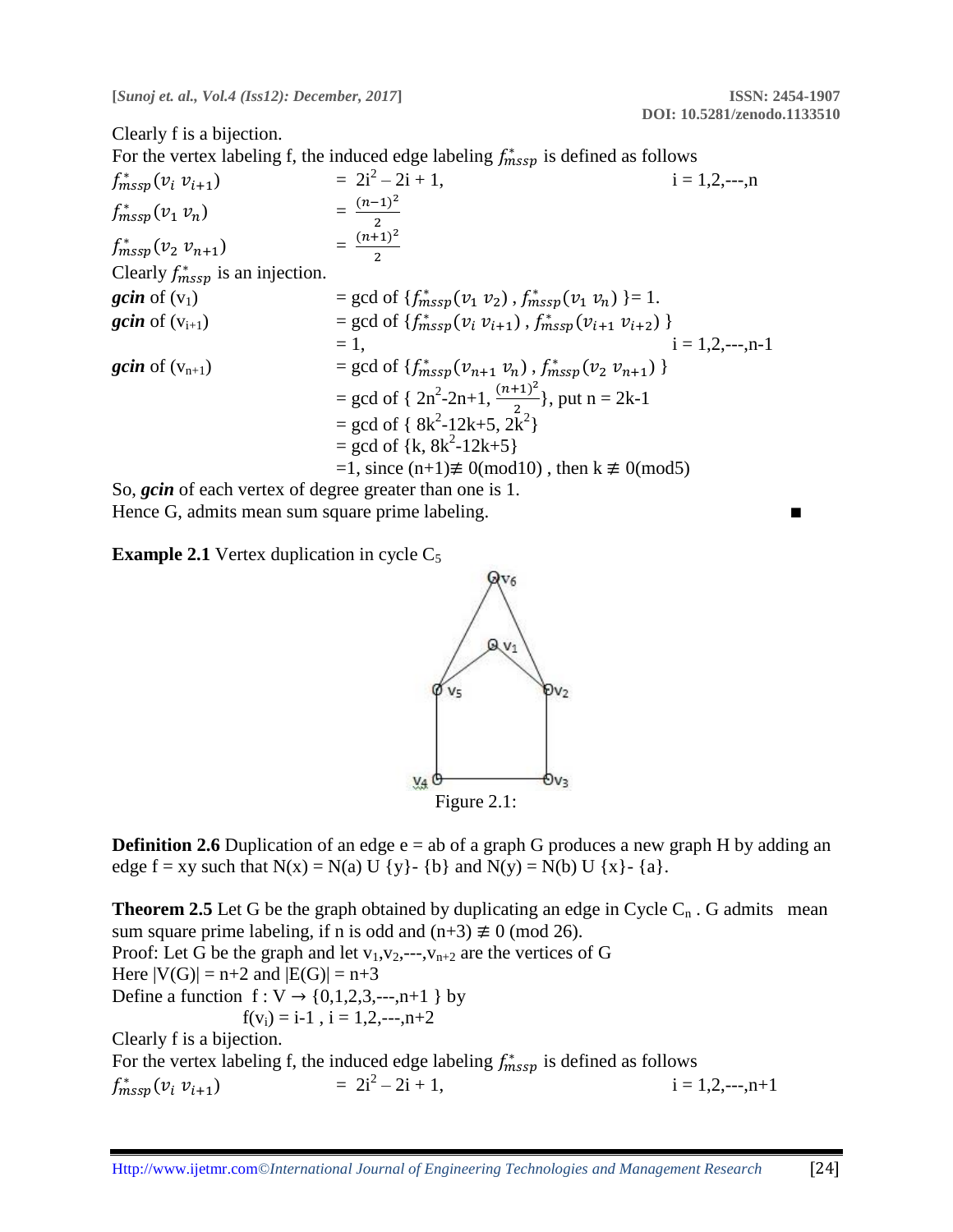$$
f_{mssp}^{*}(v_1 v_n) = \frac{(n-1)^2}{2}
$$
\n
$$
f_{mssp}^{*}(v_3 v_{n+2}) = \frac{(n+3)^2}{2}
$$
\nClearly  $f_{mssp}^{*}$  is an injection.  
\n
$$
gcin of (v_1) = gcd of \{f_{mssp}^{*}(v_1 v_2), f_{mssp}^{*}(v_1 v_n) \}
$$
\n
$$
= 1.
$$
\n
$$
gcin of (v_{i+1}) = gcd of \{f_{mssp}^{*}(v_i v_{i+1}), f_{mssp}^{*}(v_{i+1} v_{i+2}) \}
$$
\n
$$
= 1,
$$
\n
$$
gcin of (v_{n+2}) = gcd of \{f_{mssp}^{*}(v_{n+1} v_{n+2}), f_{mssp}^{*}(v_3 v_{n+2}) \}
$$
\n
$$
= gcd of \{ 2n^2 + 2n + 1, \frac{(n+3)^2}{2} \}, put n = 2k - 1
$$
\n
$$
= gcd of \{ 8k^2 - 4k + 1, 2(k+1)^2 \}
$$
\n
$$
= gcd of \{ k+1, 8k^2 - 4k + 1 \}
$$
\n
$$
= gcd of \{ 13, k+1 \}
$$
\n
$$
= 1. Since (n+3) \neq 0 (mod 26), then (k+1) \neq 0 (mod 13).
$$

So, *gcin* of each vertex of degree greater than one is 1. Hence G, admits mean sum square prime labeling. ■

**Example 2.2** Duplication of an edge in cycle  $C_5$ .



**Definition 2.7** Duplication of a vertex v by a new edge  $e = ab$  in a graph G produces a new graph H such that  $N(a) = \{v,b\}$  and  $N(b) = \{v,a\}$ .

**Theorem 2.6** Let G be the graph obtained by duplicating a vertex by an edge in Cycle  $C_n$ . G admits mean sum square prime labeling, when n is odd and  $(n+3) \not\equiv 0 \pmod{26}$ . Proof: Let G be the graph and let  $v_1, v_2, \dots, v_{n+2}$  are the vertices of G Here  $|V(G)| = n+2$  and  $|E(G)| = n+3$ Define a function  $f: V \to \{0,1,2,3,\dots,n+1\}$  by  $f(v_i) = i-1$ ,  $i = 1, 2, \dots, n+2$ 

Clearly f is a bijection.

For the vertex labeling f, the induced edge labeling  $f_{mssp}^*$  is defined as follows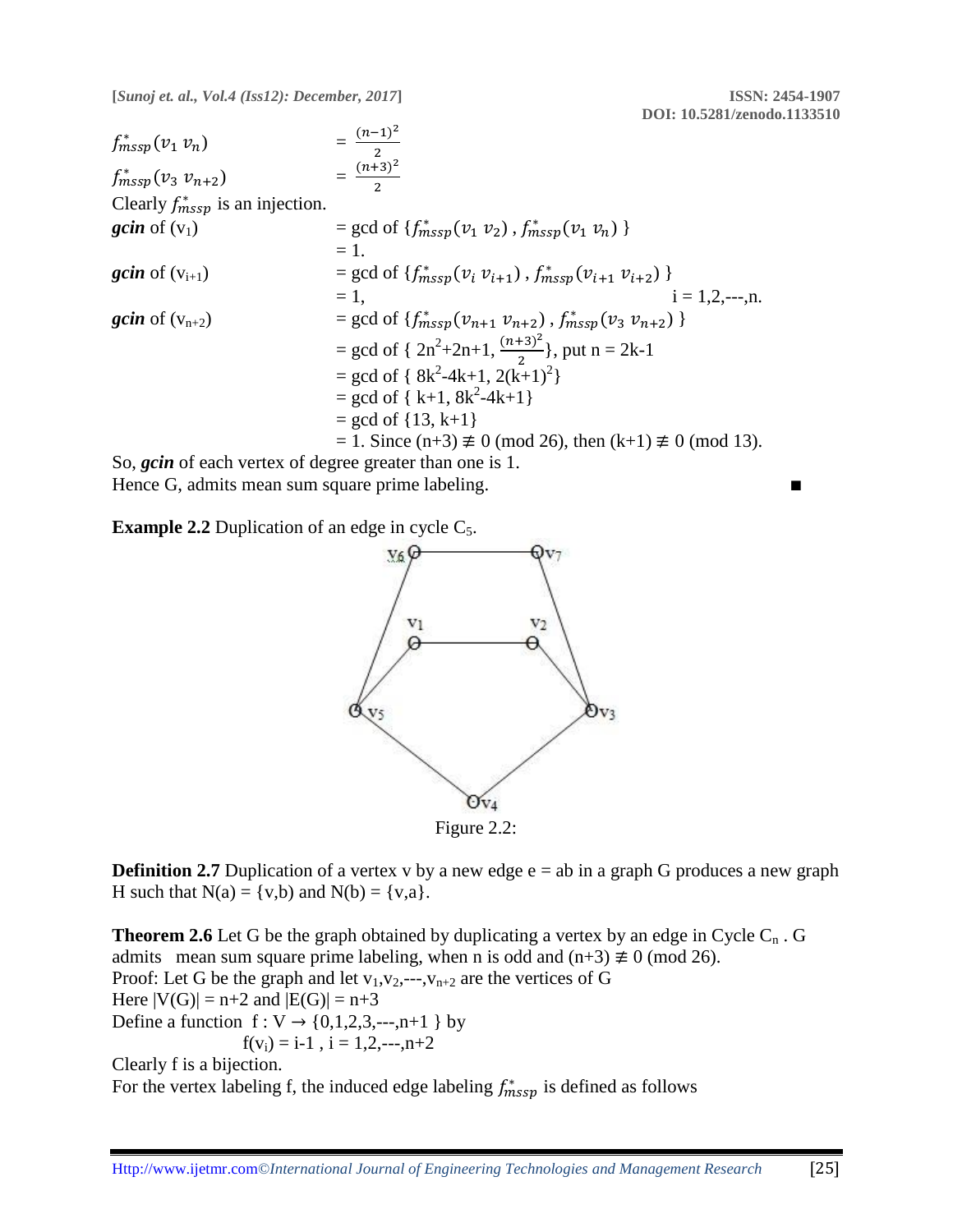**DOI: 10.5281/zenodo.1133510**  $f_{mssp}^*(v_i v_{i+1})$  = 2i  $= 2i^2 - 2i + 1,$  $i = 1, 2, \dots, n+1$  $f_{mssp}^*(v_1 \, v_3) = 2$  $f_{mssp}^*(v_3 v_{n+2})$  =  $(n+3)^2$ 2 Clearly  $f_{mssp}^*$  is an injection. **gcin** of (v<sub>1</sub>) = gcd of { $f_{mssp}^*(v_1 v_2)$ ,  $f_{mssp}^*(v_1 v_3)$  }  $= 1$ . **gcin** of  $(v_{i+1})$  = gcd of  $\{f_{mssp}^*(v_i v_{i+1}), f_{mssp}^*(v_{i+1} v_{i+2})\}$  $= 1,$  i = 1,2,---,n. **gcin** of  $(v_{n+2})$  = gcd of  $\{f_{mssp}^*(v_{n+1} v_{n+2}), f_{mssp}^*(v_3 v_{n+2})\}$ = gcd of {  $2n^2+2n+1$ ,  $\frac{(n+3)^2}{2}$  $\frac{(-1)^{2}}{2}$ }= 1.

So, *gcin* of each vertex of degree greater than one is 1. Hence G, admits mean sum square prime labeling.

**Theorem 2.7** Let G be the graph obtained by attaching pendant edges to each vertex of cycle  $C_n$ .G admits mean sum square prime labeling, if n is odd. Proof: Let G be the grapg and let  $v_1, v_2, \dots, v_{2n}$  are the vertices of G

Here  $|V(G)| = 2n$  and  $|E(G)| = 2n$ 

Define a function f : V → {0,1,2,3,---,2n-1 } by  $f(v_i) = i-1$ ,  $i = 1, 2, \dots, 2n$ 

Clearly f is a bijection.

For the vertex labeling f, the induced edge labeling  $f_{mssp}^*$  is defined as follows

 $f_{mssp}^*(v_{2i-1} v_{2i})$  = 8i  $= 8i^2 - 12i + 5,$  $i = 1, 2, \dots, n$ .  $f_{mssp}^*(v_{2i-1} v_{2i+1})$  = 8i  $= 8i^2 - 8i + 2.$  $i = 1, 2, \dots, n-1$ .  $f_{mssp}^{*}(v_1 v_{2n-1})$  = 2n<sup>2</sup>  $= 2n^2-4n+2$ Clearly  $f_{mssp}^*$  is an injection. **gcin** of (v<sub>2i-1</sub>) = gcd of { $f_{mssp}^*(v_{2i-1} v_{2i})$ ,  $f_{mssp}^*(v_{2i-1} v_{2i+1})$  }  $=$  gcd of { $8i^2 - 12i + 5$ ,  $8i^2 - 8i + 2$ }  $=$  gcd of  $\{4i-3, 8i^2 - 12i + 5\}$ ,  $=$  gcd of  $\{2i-1, 4i-3\}$  $=$  gcd of  $\{2i-1, 2i-2\} = 1$ ,  $i = 1, 2, \dots, n-2$ 

So, *gcin* of each vertex of degree greater than one is 1. Hence  $G$ , admits mean sum square prime labeling.

#### **References**

- [1] Apostol. Tom M, Introduction to Analytic Number Theory, Narosa, (1998).
- [2] F Harary, Graph Theory, Addison-Wesley,Reading, Mass, (1972)
- [3] Joseph A Gallian, A Dynamic Survey of Graph Labeling, The Electronic Journal of Combinatorics(2016), #DS6, pp  $1 - 408$ .
- [4] T K Mathew Varkey, Some Graph Theoretic Generations Associated with Graph Labeling, PhD Thesis, University of Kerala 2000.
- [5] Sunoj B S, Mathew Varkey T K, Sum Square Prime Labeling of Some Cycle Related Graphs, International Journal of Informative & Futuristic Research, Vol.4, Issue 10, pp 7846-7851.